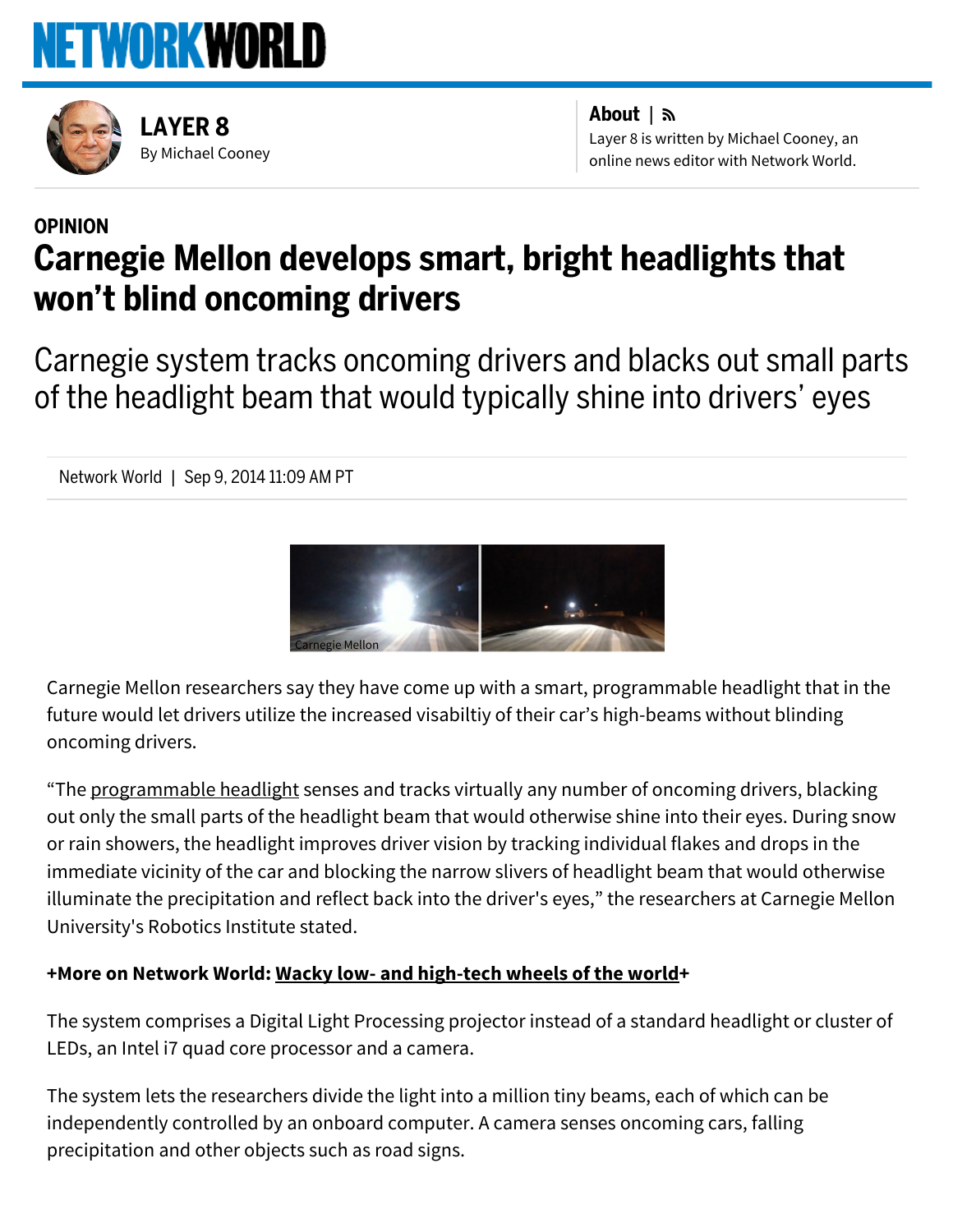The one million light beams can then be adjusted accordingly, some dimmed to spare the eyes of oncoming drivers, while others might be brightened to highlight street signs or the traffic lane. The changes in overall illumination are minor, however, and generally not noticeable by the driver, the researchers stated.

## +More on Network World: Federal car fleet to become test bed for [high-tech](http://www.networkworld.com/article/2226911/securityederal-car-fleet-to-become-test-bed-for-hi/security/federal-car-fleet-to-become-test-bed-for-high-tech-safety-gear.html) safety gear+

System latency — the time between camera detection and a corresponding adjustment in the illumination — is between 1 and 2.5 milliseconds. This near-instantaneous reaction means that in most cases the system doesn't have to employ sophisticated algorithms to predict where an oncoming driver or a flake of snow will be by the time the headlight system responds, the researchers said.

Though currently larger than standard headlights, the reseachers said the smart headlights could be accommodated by trucks and buses, whose headlights are especially prone to causing glare because they are positioned high off the ground. Eventually, miniaturization should make the smart headlights compatible with smaller vehicles. With the speed of miniaturization, smaller versions for cars could be forthcoming quickly.

The system does have a few challenges. For example the researchers noted since the prototype was built with off-the-shelf components, data transfer speed is slower than if the components were more closely integrated (like as in an embedded system). In order for the system to be used on an automobile it needs to be made faster and more compact. It also needs to be engineered to be durable for temperature, moisture, humidity, vibrations, bumps, etc. In addition, the system reduces glare at low speeds, but becomes less effective as speed increases, the researchers said.

The technology currently being researched for building a faster, compact system is expected to take 3 to 4 years to complete. Commercializing it as a product will take additional years, the researchers said.

"Even after 130 years of headlight development, more than half of vehicle crashes and deaths occur at night, despite the fact there is much less traffic then," said Srinivasa Narasimhan, associate professor of robotics. "With our programmable system, however, we can actually make headlights that are even brighter than today's without causing distractions for other drivers on the road."

#### Check out these other hot stories:

DARPA targets complex software algorithm [vulnerabilities](http://www.networkworld.com/article/2604403/security0/darpa-targets-complex-software-algorithm-vulnerabilities.html)

FBI: [Criminal](http://www.networkworld.com/article/2602390/security0/fbi-criminal-group-melds-scams-to-defraud-retailers.html) group melds scams to defraud retailers

DARPA bolsters [blueprint](http://www.networkworld.com/article/2601824/security0/darpa-bolsters-blueprint-to-build-robotic-services-for-satellites.html) to build robotic services for satellites

Smart Grid: From [cybersecurity](http://www.networkworld.com/article/2601400/security0/the-does-smart-grid-snapshot.html) to networking challenges

US Dept. of Energy takes a [snapshot](http://www.networkworld.com/article/2601400/security0/the-does-smart-grid-snapshot.html) of electric utilities

# [Witness](http://www.networkworld.com/article/2600838/videoconferencing/witness-the-future-the-1955-video-phone.html) the future: The 1955 Video Phone